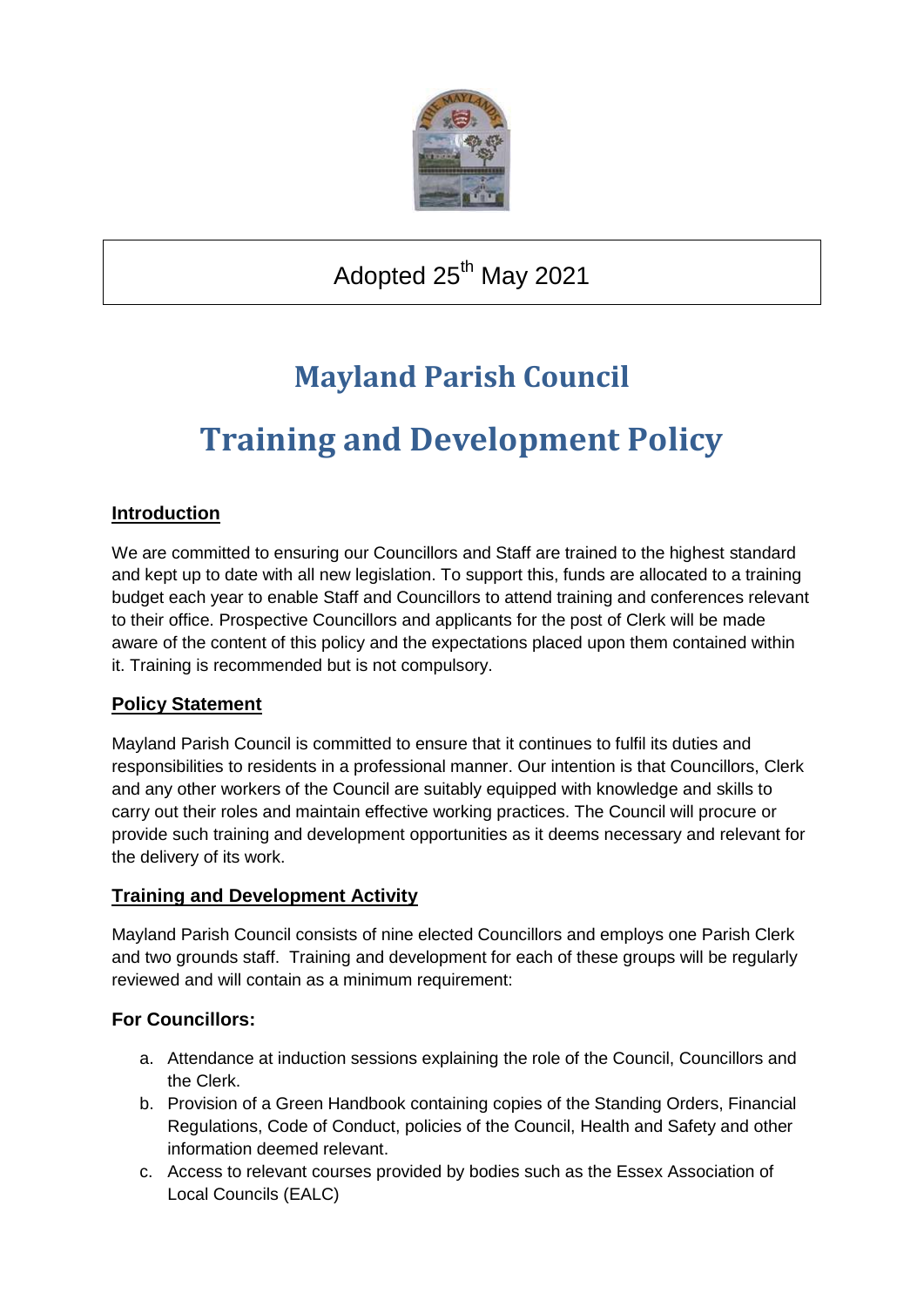- d. Expenses for attending briefings, consultations and other general meetings for Councillors in Essex.
- e. Circulation of documentation such as briefings and newsletters/magazines.

## **For the Clerk:**

- a. Induction session explaining the role of the Council, Councillors, and Clerk.
- b. Provision of copies of the Standing Orders, Financial Regulations, Code of Conduct, policies of the Council, health and safety and other information deemed relevant.
- c. Attendance at a "Working with your Council" Course or similar
- d. Gaining a Certificate in Local Council Administration (CiLCA) (for the Clerk –within 12 months of appointment – this is a condition of employment)
- e. Any other training relevant to the proficient discharge of their duties such as IT, Legal powers, Finance and understanding the planning system identified through regular training needs assessments.
- f. Attendance at relevant local meetings of bodies such as the Society of Local Council Clerks (SLCC) and briefings by EALC.
- g. Subscription to relevant publications and advice services.
- h. Provision of Local Council Administration by Charles Arnold Baker and other relevant publications, which will remain the property of the Council.
- i. Arranging mentoring opportunities with suitably qualified Clerks from neighbouring parishes.
- j. Regular feedback from the Chairman of the Council in their performance.

## **For Grounds Staff:**

- a. Briefings on relevant health and safety matters and the scope of their work prior to starting.
- b. Assessment of their skill, knowledge and capacity to complete the task in hand.
- c. Briefing on the safe use of any equipment provided by the Council.

### **Training needs identification**

Training requirements for Councillors will usually be identified by themselves, the Chairman and Clerk. Opportunities to attend courses will be investigated by the Clerk and brought to the attention of the full Council.

Annually, the Council will formally review the training needs of Councillors, the Clerk and the Grounds staff at a meeting of the Parish Council.

Training needs for the Clerk will be identified through the recruitment process for new clerks, including application form and interview, formal and informal discussions and annual Staff Appraisals. The Clerk is expected to keep up-to-date with developments in the sector and highlight to the Council any training required.

## **Resourcing Training**

Annually, an allocation will be made in the budget to enable appropriate training and development.